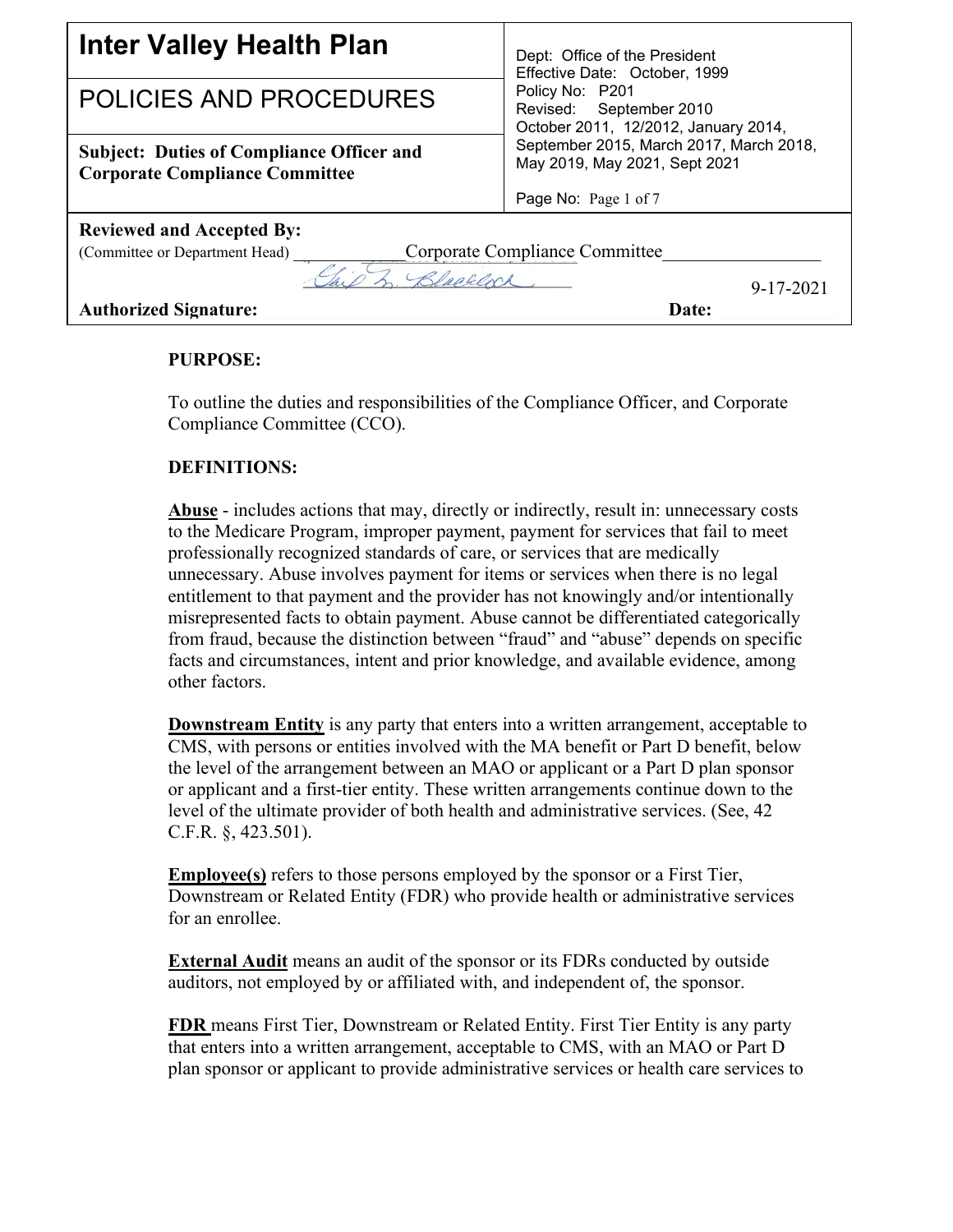| <b>Inter Valley Health Plan</b>                                                           | Dept: Office of the President<br>Effective Date: October, 1999<br>Policy No: P201<br>Revised: September 2010<br>October 2011, 12/2012, January 2014, |  |
|-------------------------------------------------------------------------------------------|------------------------------------------------------------------------------------------------------------------------------------------------------|--|
| POLICIES AND PROCEDURES                                                                   |                                                                                                                                                      |  |
| <b>Subject: Duties of Compliance Officer and</b><br><b>Corporate Compliance Committee</b> | September 2015, March 2017, March 2018,<br>May 2019, May 2021, Sept 2021                                                                             |  |
|                                                                                           | Page No: Page 2 of 7                                                                                                                                 |  |
| <b>Reviewed and Accepted By:</b>                                                          |                                                                                                                                                      |  |
| (Committee or Department Head) _                                                          | Corporate Compliance Committee                                                                                                                       |  |
| $9 - 17 - 2021$                                                                           |                                                                                                                                                      |  |
| <b>Authorized Signature:</b>                                                              | Date:                                                                                                                                                |  |

a Medicare eligible individual under the MA program or Part D program. (See, 42 C.F.R. § 423.501).

**Fraud** is knowingly and willfully executing, or attempting to execute, a scheme or artifice to defraud any health care benefit program or to obtain (by means of false or fraudulent pretenses, representations, or promises) any of the money or property owned by, or under the custody or control of, any health care benefit program. 18 U.S.C. § 1347.

**FWA** means fraud, waste and abuse.

**Governing Body** means that group of individuals at the highest level of governance of the sponsor, such as the Board of Directors or the Board of Trustees, who formulate policy and direct and control the sponsor in the best interest of the organization and its enrollees. As used in this chapter, governing body does not include C-level management such as the Chief Executive Officer, Chief Operations Officer, Chief Financial Officer, etc., unless persons in those management positions also serve as directors or trustees or otherwise at the highest level of governance of the sponsor.

**Internal Audit** means an audit of the sponsor or its FDRs conducted by auditors who are employed by or affiliated with the sponsor.

**Monitoring Activities** are regular reviews performed as part of normal operations to confirm ongoing compliance and to ensure that corrective actions are undertaken and effective.

**NBI MEDIC** means National Benefit Integrity Medicare Drug Integrity Contractor (MEDIC), an organization that CMS has contracted with to perform specific program integrity functions for Parts C and D under the Medicare Integrity Program. The NBI MEDIC's primary role is to identify potential FWA in Medicare Parts C and D.

**OIG** is the Office of the Inspector General within DHHS. The Inspector General is responsible for audits, evaluations, investigations, and law enforcement efforts relating to DHHS programs and operations, including the Medicare program.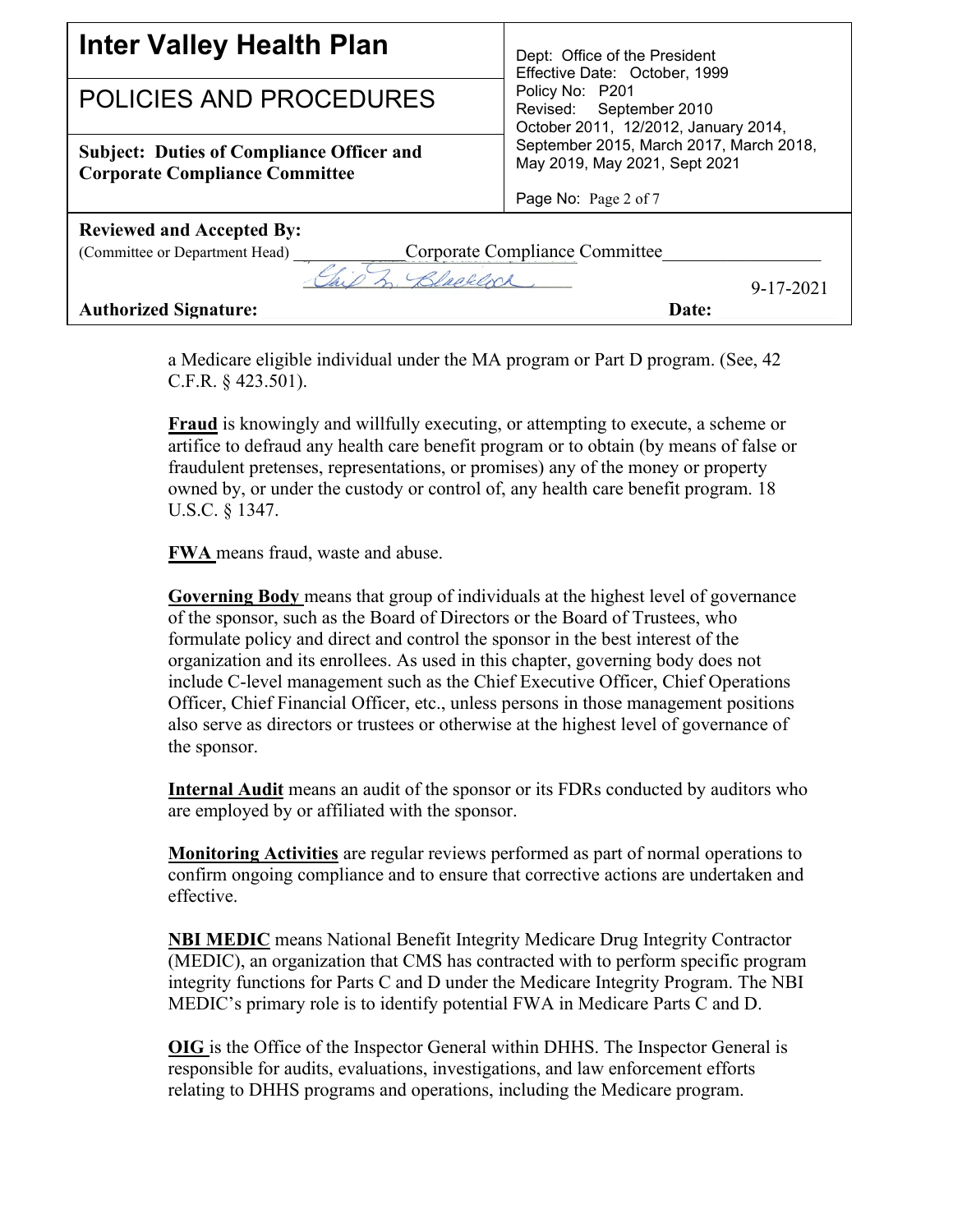| <b>Inter Valley Health Plan</b>                                                           | Dept: Office of the President<br>Effective Date: October, 1999<br>Policy No: P201<br>Revised: September 2010<br>October 2011, 12/2012, January 2014, |  |
|-------------------------------------------------------------------------------------------|------------------------------------------------------------------------------------------------------------------------------------------------------|--|
| POLICIES AND PROCEDURES                                                                   |                                                                                                                                                      |  |
| <b>Subject: Duties of Compliance Officer and</b><br><b>Corporate Compliance Committee</b> | September 2015, March 2017, March 2018,<br>May 2019, May 2021, Sept 2021                                                                             |  |
|                                                                                           | Page No: Page 3 of 7                                                                                                                                 |  |
| <b>Reviewed and Accepted By:</b>                                                          |                                                                                                                                                      |  |
| (Committee or Department Head) _                                                          | Corporate Compliance Committee                                                                                                                       |  |
| $9 - 17 - 2021$                                                                           |                                                                                                                                                      |  |
| <b>Authorized Signature:</b>                                                              | Date:                                                                                                                                                |  |

**Pharmacy Benefit Manager (PBM)** is an entity that provides pharmacy benefit management services, which may include contracting with a network of pharmacies; establishing payment levels for network pharmacies; negotiating rebate arrangements; developing and managing formularies, preferred drug lists, and prior authorization programs; performing drug utilization review; and operating disease management programs. Some sponsors perform these functions in-house and do not use an outside entity as their PBM. Many PBMs also operate mail order pharmacies or have arrangements to include prescription availability through mail order pharmacies. A PBM is often a first tier entity (FDR) for the provision of Part D benefits.

**Special Investigations Unit (SIU)** is an internal investigation unit responsible for conducting investigations of potential FWA.

**Waste** is the overutilization of services, or other practices that, directly or indirectly, result in unnecessary costs to the Medicare program. Waste is generally not considered to be caused by criminally negligent actions but rather the misuse of resources.

## **POLICY:**

Inter Valley Health Plan's Board of Directors and Board Compliance Committee have delegated authority to the Compliance Officer and Corporate Compliance Committee to implement the Plan's Corporate Compliance Program. The Compliance Officer and Corporate Compliance Committee define the program structure, training requirements, reporting, and compliance mechanisms, response and correction procedures, and compliance expectations of plan employees and first tier/downstream/ related entities. The Compliance Officer reports to the President/CEO in both a reporting and supervisory relationship with dotted line reporting to the Board of Directors. The Compliance Officer has express authority to provide unfiltered, in-person reports to the Plan's Corporate Compliance Committee (comprised of senior leadership of the plan), and the governing body. Compliance reporting follows the plans compliance structure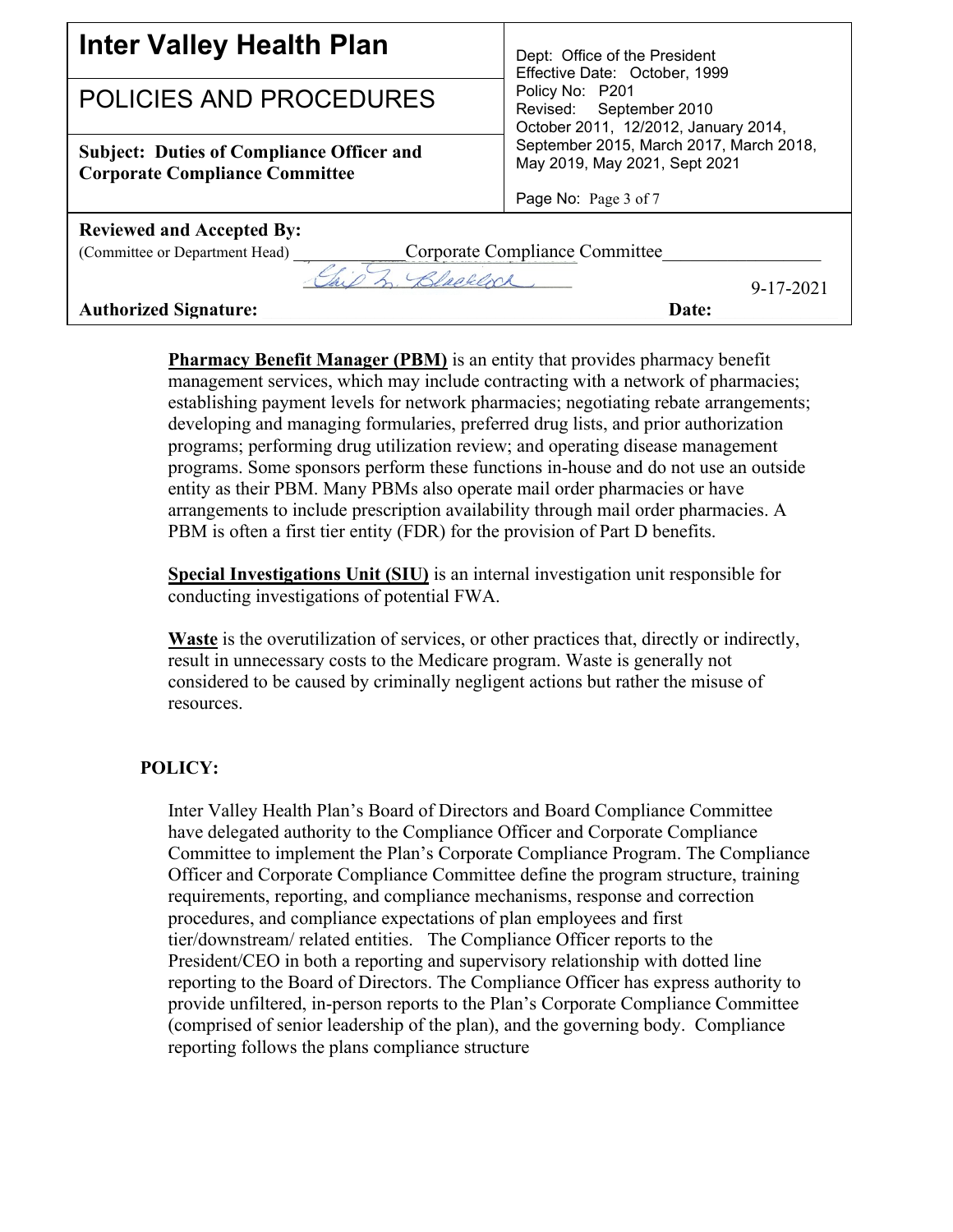| <b>Inter Valley Health Plan</b>                                                           | Dept: Office of the President<br>Effective Date: October, 1999<br>Policy No: P201<br>Revised: September 2010<br>October 2011, 12/2012, January 2014, |
|-------------------------------------------------------------------------------------------|------------------------------------------------------------------------------------------------------------------------------------------------------|
| POLICIES AND PROCEDURES                                                                   |                                                                                                                                                      |
| <b>Subject: Duties of Compliance Officer and</b><br><b>Corporate Compliance Committee</b> | September 2015, March 2017, March 2018,<br>May 2019, May 2021, Sept 2021                                                                             |
|                                                                                           | Page No: Page 4 of 7                                                                                                                                 |
| <b>Reviewed and Accepted By:</b>                                                          |                                                                                                                                                      |
| (Committee or Department Head)                                                            | Corporate Compliance Committee                                                                                                                       |
| $9 - 17 - 2021$                                                                           |                                                                                                                                                      |
| <b>Authorized Signature:</b>                                                              | Date:                                                                                                                                                |

The Compliance Officer is a full-time employee, independent of daily responsibilities for operational areas, and focuses solely on compliance for the health plan. The Corporate Compliance Committee is chaired by the Compliance Officer. The Corporate Compliance Committee meets monthly or more often as needed. (or as needed).

## **CORPORATE COMPLIANCE COMMITTEE FUNCTIONS AND RESPONSIBILITIES**

A. Accountable for the development, implementation, and overall effectiveness of the compliance program.

· The Compliance Committee, recommending approval, presents the following updated items annually to the Board of Directors Compliance Committee. Upon approval, the Compliance Committee of the Board recommends approval to Board of Directors:

- Compliance Program
- Compliance Policies & Procedures
- Charter for Committee
- Risk Assessment
- Work Plan
- Audit Schedule
- Training & Testing Materials
- Surveys/Tools to measure program effectiveness
- Annual CPE Audit Contract and CPE Final Report and any corrective action plans to address findings noted in final report.

B. Oversight of the annual Work Plan to capture all federal and state regulation and guidance that requires implementation; at-risk operational areas; and/or areas identified as a risk to the organization.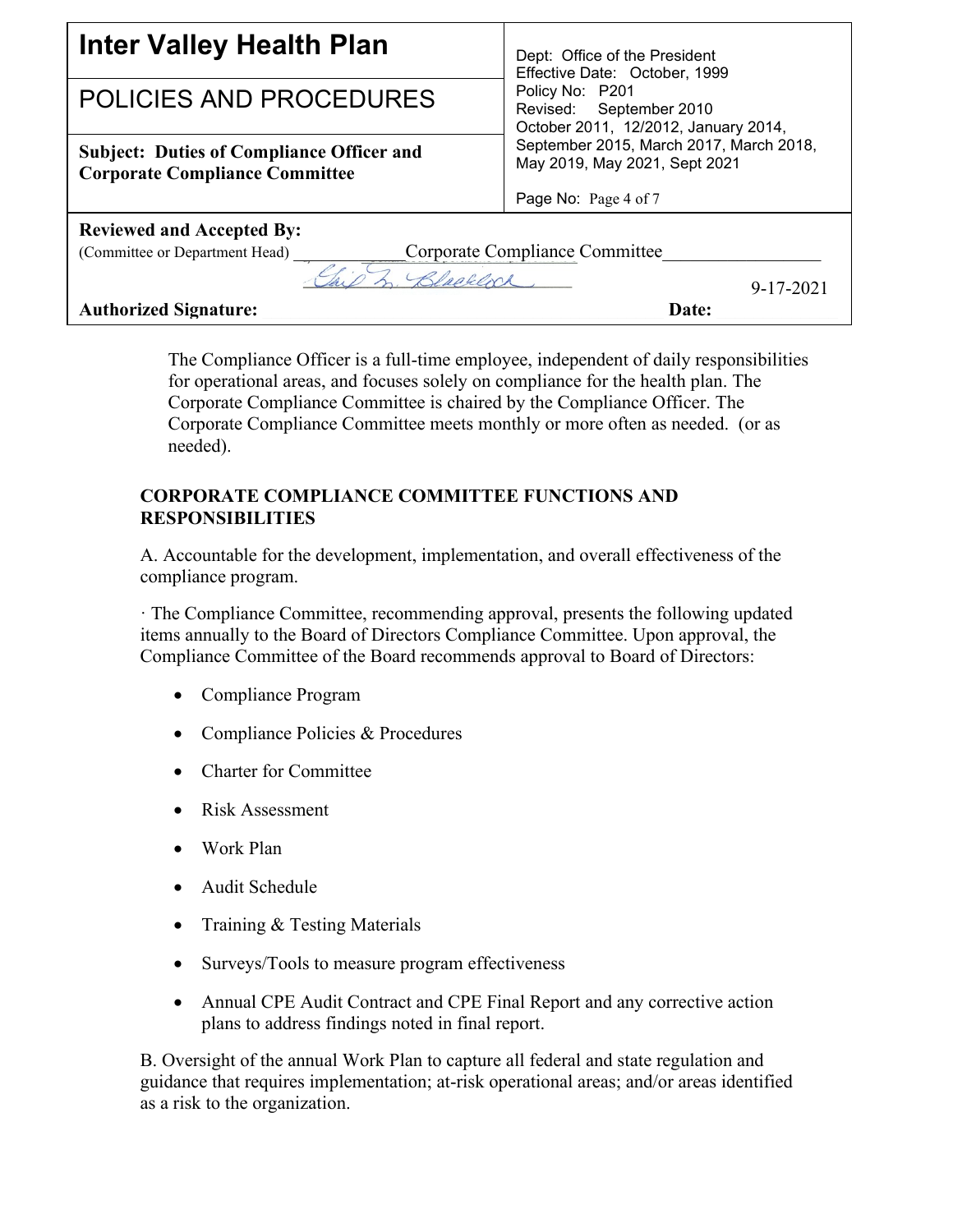| <b>Inter Valley Health Plan</b>                                                           | Dept: Office of the President<br>Effective Date: October, 1999<br>Policy No: P201<br>Revised: September 2010<br>October 2011, 12/2012, January 2014, |
|-------------------------------------------------------------------------------------------|------------------------------------------------------------------------------------------------------------------------------------------------------|
| <b>POLICIES AND PROCEDURES</b>                                                            |                                                                                                                                                      |
| <b>Subject: Duties of Compliance Officer and</b><br><b>Corporate Compliance Committee</b> | September 2015, March 2017, March 2018,<br>May 2019, May 2021, Sept 2021                                                                             |
|                                                                                           | Page No: Page 5 of 7                                                                                                                                 |
| <b>Reviewed and Accepted By:</b>                                                          |                                                                                                                                                      |
| Corporate Compliance Committee<br>(Committee or Department Head) _                        |                                                                                                                                                      |
| $9 - 17 - 2021$                                                                           |                                                                                                                                                      |
| <b>Authorized Signature:</b>                                                              | Date:                                                                                                                                                |

- Assist with policy development and new implementation of regulations.
- Discuss and add to work plan any new federal  $&$  state changes
- Ongoing assessment of risk to the plan; including operational areas
- Maintain an audit schedule that includes all internal and external audits. The audit schedule should be based on risk to the organization as identified within the Health Plan's adopted methodology and risk stratification.

C. Ensure that minutes of all Corporate Compliance Committees are documented and reflect major discussion points, decisions, actions, reporting, and follow-up.

D. The Corporate Compliance Committee is required to ensure compliance within CMS identified risk areas:

- Grievance and Appeals
- Delegated Entities and First-Tier Entity Oversight
- Part D Pharmacy Benefit Management
- Enrollment/Disenrollment
- Network Adequacy
- Sales & Marketing
- Fraud/Waste/Abuse Prevention, Detection & Mitigation; HIPAA, and incidents of reported non-compliance
- Special Investigations Unit
- •

E. Provide quarterly reports for the Compliance Committee of the Board of Directors and Board of Directors. results and activities related to the monitoring and auditing of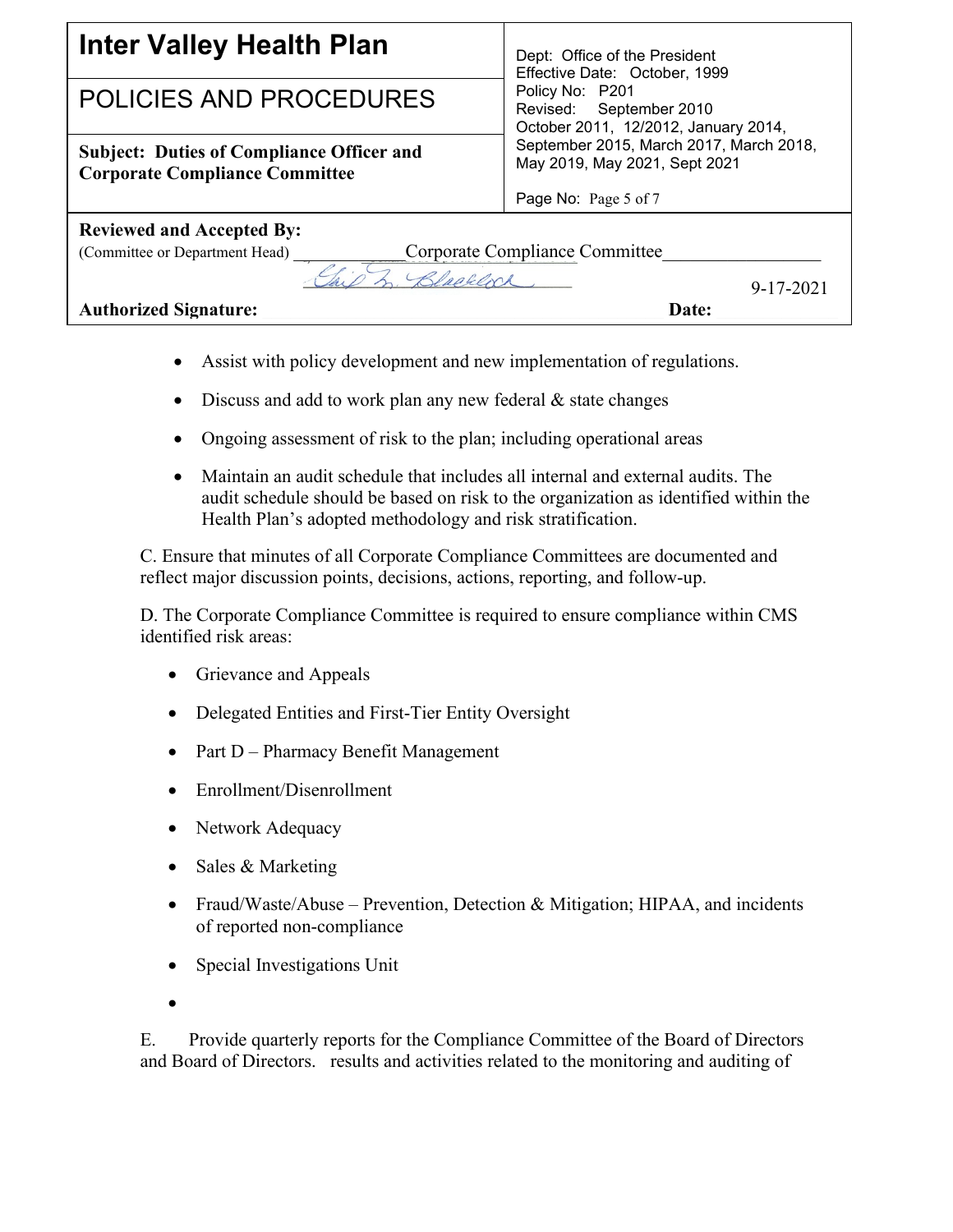| <b>Inter Valley Health Plan</b>                                                           | Dept: Office of the President<br>Effective Date: October, 1999<br>Policy No: P201<br>Revised: September 2010<br>October 2011, 12/2012, January 2014, |
|-------------------------------------------------------------------------------------------|------------------------------------------------------------------------------------------------------------------------------------------------------|
| <b>POLICIES AND PROCEDURES</b>                                                            |                                                                                                                                                      |
| <b>Subject: Duties of Compliance Officer and</b><br><b>Corporate Compliance Committee</b> | September 2015, March 2017, March 2018,<br>May 2019, May 2021, Sept 2021                                                                             |
|                                                                                           | Page No: Page 6 of 7                                                                                                                                 |
| <b>Reviewed and Accepted By:</b>                                                          |                                                                                                                                                      |
| (Committee or Department Head)                                                            | Corporate Compliance Committee                                                                                                                       |
| $9 - 17 - 2021$                                                                           |                                                                                                                                                      |
| <b>Authorized Signature:</b>                                                              | Date:                                                                                                                                                |

plan operations and performance improvements with a specific emphasis on high-risk functions noted by CMS, including but not limited to:

- Delegation and First-Tier Entity Oversight
- Grievance & Appeals
- Enrollment
- Claims
- Pharmacy
- Sales & Marketing
- Third-party vendors/FDR/delegated entity due diligence audits; Notices of Non-Compliance, Fraud/Waste/Abuse -Prevention, Detection, Mitigation; Sanctions; Breach notifications
- G. The Compliance Officer has the authority to:
	- Interview or delegate the responsibility to interview the Plan's employees and other relevant individuals regarding compliance issues, complaints, fraud hotline and potential non-compliance.
	- Review company contracts and other documents pertinent to is Medicare business.
	- Review or delegate the responsibility to review the submission of data to CMS to ensure that it is accurate and in compliance with CMS reporting requirements.
	- Independently seek advice from legal counsel.
	- Report potential FWA to CMS, NBI Medic, or law enforcement.
	- Conduct and/or direct audits and investigations of FDRs.
	- Conduct and/or direct audits of any area or function involved with Medicare Parts C or D.
	- Recommend policy, procedure and process changes.